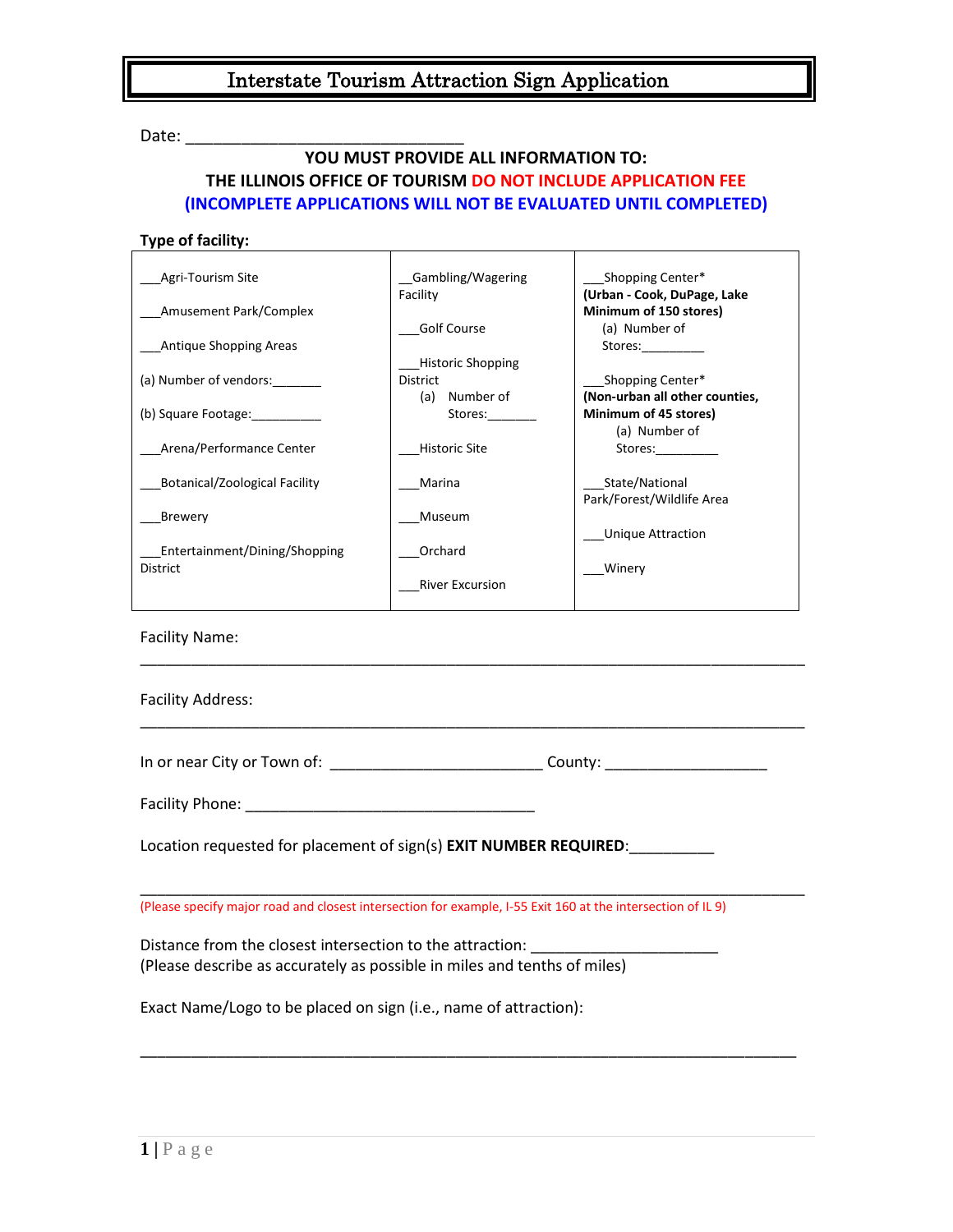|                                                                                                                                                                                                                                                                                    | (Please print or type)<br>Position/Title: ______________________Company: _________________________________                                                                                                                                                                                      |  |  |  |
|------------------------------------------------------------------------------------------------------------------------------------------------------------------------------------------------------------------------------------------------------------------------------------|-------------------------------------------------------------------------------------------------------------------------------------------------------------------------------------------------------------------------------------------------------------------------------------------------|--|--|--|
|                                                                                                                                                                                                                                                                                    |                                                                                                                                                                                                                                                                                                 |  |  |  |
|                                                                                                                                                                                                                                                                                    |                                                                                                                                                                                                                                                                                                 |  |  |  |
|                                                                                                                                                                                                                                                                                    |                                                                                                                                                                                                                                                                                                 |  |  |  |
|                                                                                                                                                                                                                                                                                    |                                                                                                                                                                                                                                                                                                 |  |  |  |
| If the attraction is an Illinois Not-for-Profit (NFP) Organization, you MUST verify your status by submitting a copy of<br>the Federal Internal Revenue Service letter designating the 501c (3). This is only for NFP Organizations and is not<br>required by units of government. |                                                                                                                                                                                                                                                                                                 |  |  |  |
|                                                                                                                                                                                                                                                                                    | If you are applying as an Agri-Tourism Site, what entertainment opportunities do you offer the                                                                                                                                                                                                  |  |  |  |
|                                                                                                                                                                                                                                                                                    | Do you have concessions? Yes No                                                                                                                                                                                                                                                                 |  |  |  |
| $Yes$ No                                                                                                                                                                                                                                                                           | If you are a Unique Attraction, have you received international or national recognition?<br>If yes, what type of recognition did you receive? ______________________________<br>(Please provide a copy of the article for which your attraction appeared or a copy of the<br>recognition award) |  |  |  |
|                                                                                                                                                                                                                                                                                    | If you are applying as a Winery, do you have an Illinois 1st or 2nd Class Wine Makers or Wine<br>Manufacturers License? Yes __________ No __________<br>(If yes, please provide a copy of the license)                                                                                          |  |  |  |
|                                                                                                                                                                                                                                                                                    | Do you ferment your wine on premise? Yes_________ No ________                                                                                                                                                                                                                                   |  |  |  |
| No<br><b>Yes</b>                                                                                                                                                                                                                                                                   | Do you offer tours of an Illinois winery which is associated with a tasting room?                                                                                                                                                                                                               |  |  |  |
|                                                                                                                                                                                                                                                                                    | Do you currently have a <b>brown sign</b> on the interstate? Yes ___________ No ________                                                                                                                                                                                                        |  |  |  |
|                                                                                                                                                                                                                                                                                    | If yes, provide Interstate name and Exit number: ________________________________                                                                                                                                                                                                               |  |  |  |
| Attendance (annual):___________________                                                                                                                                                                                                                                            |                                                                                                                                                                                                                                                                                                 |  |  |  |
|                                                                                                                                                                                                                                                                                    | (i.e. May, June, July, August, or year round)                                                                                                                                                                                                                                                   |  |  |  |
| Days open to the public:                                                                                                                                                                                                                                                           | (i.e., Monday- - Saturday)                                                                                                                                                                                                                                                                      |  |  |  |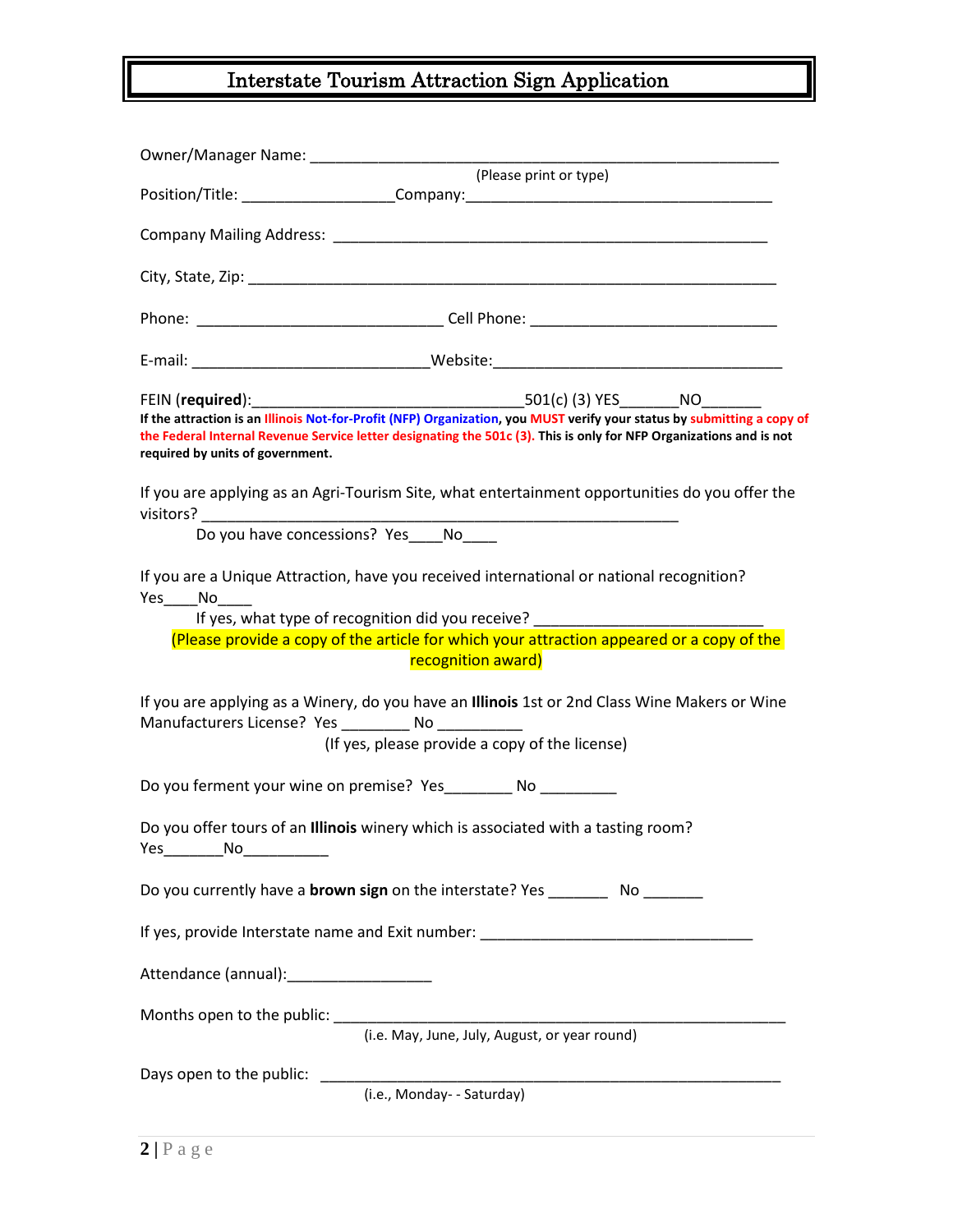| $(i.e., 9:00 a.m. - 9:00 p.m.)$                                                                                                                                                                                        |
|------------------------------------------------------------------------------------------------------------------------------------------------------------------------------------------------------------------------|
| Is there an admissions fee? Yes ___________ No _________                                                                                                                                                               |
| Visitor tracking method: (i.e., guest register, tickets sold)                                                                                                                                                          |
|                                                                                                                                                                                                                        |
|                                                                                                                                                                                                                        |
| Public drinking water available: Yes_____ No____                                                                                                                                                                       |
| Is the facility owned and operated by a governmental agency? Yes No<br>(Governmental agencies DO NOT have to provide Not-for-Profit letters or evidence of good standing with the<br><b>Attorney General's Office)</b> |
| If yes the facility is owned and operated by a governmental agency, please identify the agency:<br>(ie. Illinois Historic Preservation Agency,                                                                         |
| or Illinois Department of Natural Resources, etc.)                                                                                                                                                                     |
| Name of Convention and Visitors Bureau (CVB) or Regional Tourism Development<br>Office (RTDO) representing your attraction (include a support letter from either organization):                                        |

### **Provide directions to the Attraction from the interstate and intersection of request:**

**\_\_\_\_\_\_\_\_\_\_\_\_\_\_\_\_\_\_\_\_\_\_\_\_\_\_\_\_\_\_\_\_\_\_\_\_\_\_\_\_\_\_\_\_\_\_\_\_\_\_\_\_\_\_\_\_\_\_\_\_\_\_\_**

\_\_\_\_\_\_\_\_\_\_\_\_\_\_\_\_\_\_\_\_\_\_\_\_\_\_\_\_\_\_\_\_\_\_\_\_\_\_\_\_\_\_\_\_\_\_\_\_\_\_\_\_\_\_\_\_\_\_\_\_\_\_\_\_\_\_\_\_\_\_\_\_\_\_\_\_\_\_\_\_\_\_\_\_\_

#### **The following information MUST be included with the Application:**

- **1) Copy of the Application including all material**
- **2) Federal Internal Revenue Service letter verifying 501(c)(3) status (if NFP only 501c(3))**
- **3) A description of the Attraction**
- **4) A brief marketing plan or executive summary**
- **5) A map to the facility including written directions (directions must match attraction's website to the intersection being requested)**
- **6) Pictures**
- **7) Brochures & website address**
- **8) A letter of support from either the local CVB or RTDO**
- **9) If trailblazing signs are required, you must have written permission from the relevant local authority or private property owner.**

## **DO NOT INCLUDE APPLICATION FEE AT THIS TIME; IDOT WILL COLLECT IT AT A LATER DATE.**